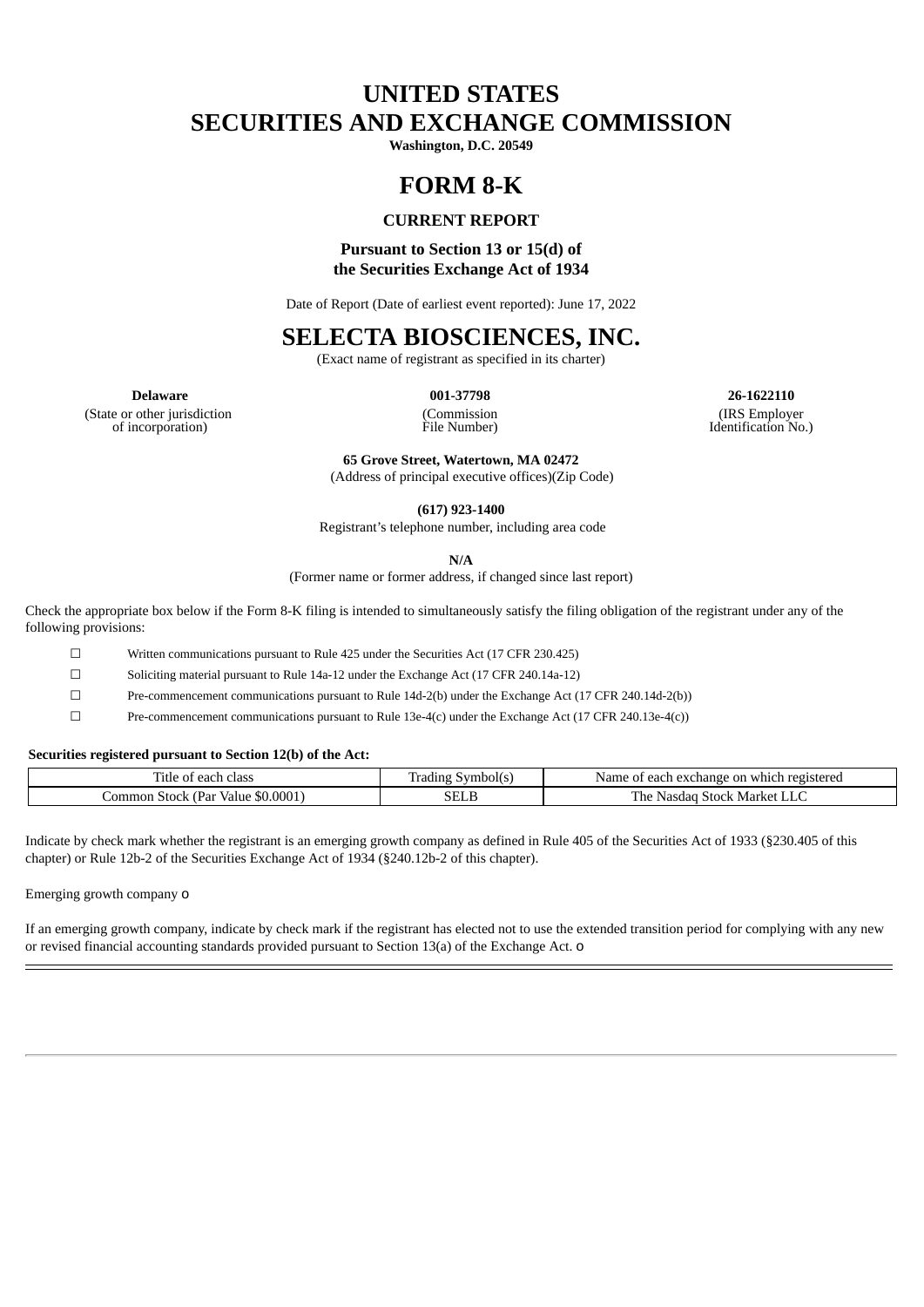#### **Item 5.07. Submission of Matters to a Vote of Security Holders.**

On June 17, 2022, Selecta Biosciences, Inc. (the "Company") held its 2022 Annual Meeting of Stockholders. A total of 104,352,933 shares of the Company's common stock, par value \$0.0001 per share (the "common stock"), were present electronically or represented by proxy at the meeting, representing approximately 68.74% of the Company's outstanding common stock as of the April 18, 2022 record date. The following are the voting results for the proposals considered and voted upon at the meeting, all of which were described in the Company's definitive proxy statement filed with the Securities and Exchange Commission on May 3, 2022.

Item 1 - Election of three Class III Directors to serve until the 2025 Annual Meeting of Stockholders, and until their respective successors have been duly elected and qualified.

| <b>NOMINEE</b>                | Votes FOR  | <b>Votes WITHHELD</b> | <b>Broker Non-Votes</b> |
|-------------------------------|------------|-----------------------|-------------------------|
| Timothy C. Barabe             | 53,043,719 | 12,406,976            | 38,902,238              |
|                               |            |                       |                         |
| Carsten Brunn, Ph.D.          | 55,802,321 | 9.648.374             | 38,902,238              |
|                               |            |                       |                         |
| Nishan de Silva, M.D., M.B.A. | 55,732,822 | 9,717,873             | 38,902,238              |
|                               |            |                       |                         |

Based on the votes set forth above, each director nominee was duly elected to serve until the Company's 2025 Annual Meeting of Stockholders, and until their respective successors have been duly elected and qualified.

| Item 2 - Approval, on a non-binding and advisory basis, of a resolution approving the compensation of the Company's named executive officers. |               |                        |                         |  |
|-----------------------------------------------------------------------------------------------------------------------------------------------|---------------|------------------------|-------------------------|--|
| Votes FOR-                                                                                                                                    | Votes AGAINST | <b>Votes ABSTAINED</b> | <b>Broker Non-Votes</b> |  |
| 59.419.306                                                                                                                                    | 3.352.586     | 2.678.803              | 38,902,238              |  |

Based on the votes set forth above, the stockholders approved, on a non-binding and advisory basis, a resolution approving the compensation of our named executive officers.

|            |           |             | Item 3 - Approval, on a non-binding and advisory basis, of the frequency of solicitation of advisory stockholder approval of executive compensation. |                  |
|------------|-----------|-------------|------------------------------------------------------------------------------------------------------------------------------------------------------|------------------|
| One Year   | Two Years | Three Years | <b>Votes ABSTAINED</b>                                                                                                                               | Broker Non-Votes |
| 63,240,010 | 92,727    | 168.969     | 1.948.989                                                                                                                                            | 38,902,238       |

Based on the results of this proposal, the Compensation Committee of the Board of Directors of the Company has determined to hold annual advisory votes on executive compensation until the next required vote on the frequency of future advisory votes to approve executive compensation.

Item 4 - Approval of an amendment to the Company's Restated Certificate of Incorporation to increase our authorized number of shares of common stock from 200,000,000 to 350,000,000.

| <b>Votes FOR</b> | <b>Votes AGAINST</b> | <b>Votes ABSTAINED</b> | <b>Broker Non-Votes</b>  |
|------------------|----------------------|------------------------|--------------------------|
| 88,637,534       | 12,505,682           | 3,209,717              | $\overline{\phantom{a}}$ |

Based on the results of this proposal, the stockholders approved the Company's Restated Certificate of Incorporation to increase our authorized number of shares of common stock from 200,000,000 to 350,000,000.

Item 5 - Ratification of the appointment of Ernst & Young LLP as the Company's independent registered public accounting firm for the year ending December 31, 2022.

| <b>Votes FOR</b> | <b>Votes AGAINST</b> | <b>Votes ABSTAINED</b> | <b>Broker Non-Votes</b>  |
|------------------|----------------------|------------------------|--------------------------|
| 102,644,325      | 119.292              | 1,589,316              | $\overline{\phantom{a}}$ |

Based on the votes set forth above, the stockholders ratified the appointment of Ernst & Young LLP as the Company's independent registered public accounting firm for the year ending December 31, 2022.